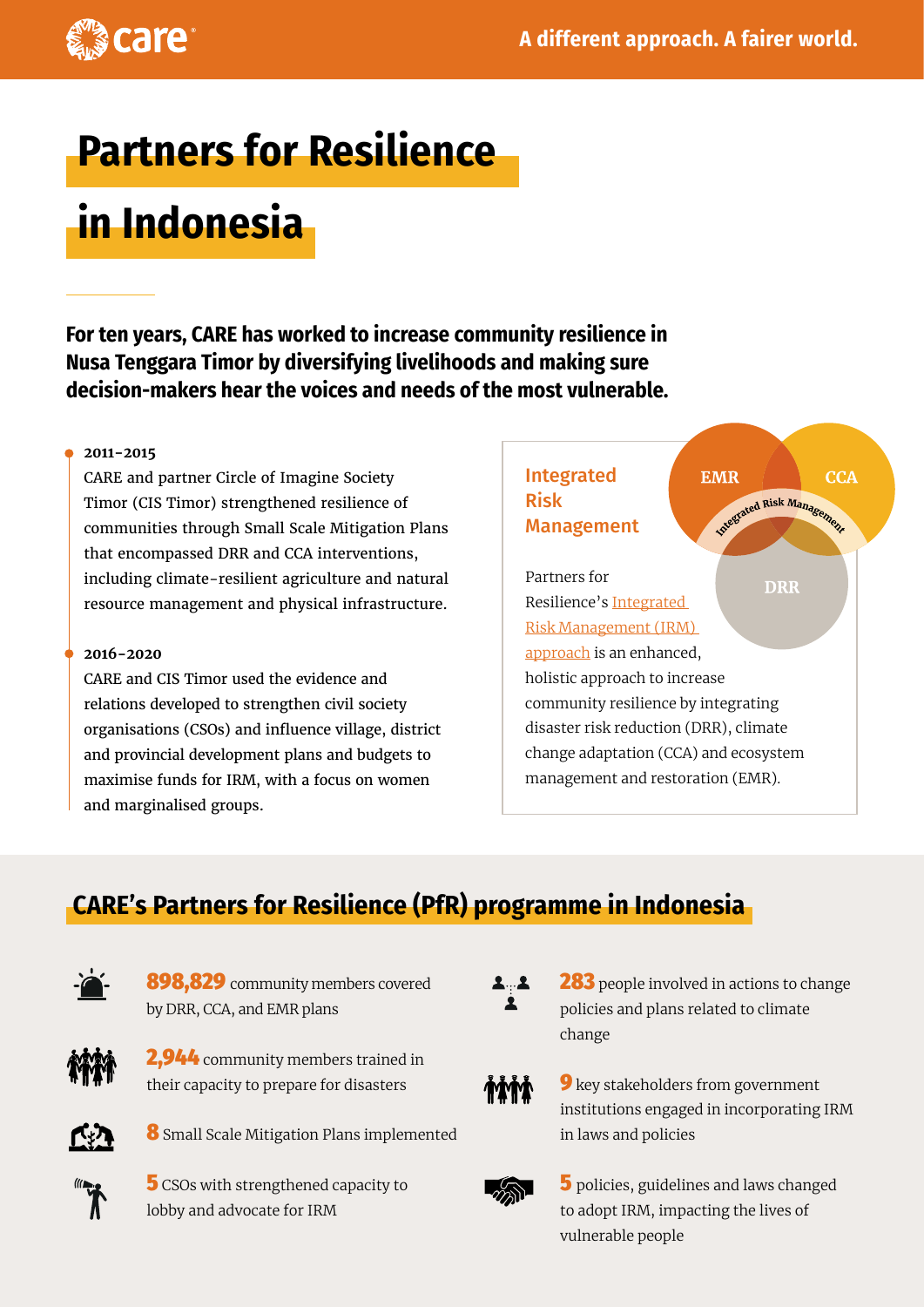Indonesia is one of the world's most disaster-prone countries. In the last decade nearly 27,000 disaster events struck the islands, most of them water and weather related. In the east, the Nusa Tenggara Timor (NTT) province is prone to heavy rainfall, landslides, floods and earthquakes. Drought has become a major issue, creating difficult farming conditions for communities characterised by subsistence agriculture and dependency on water resources. In this context, a consortium of CARE, Cordaid, The Netherlands Red Cross, Red Cross/Red Crescent

Climate Centre and Wetlands International implemented the [Partners for Resilience \(PfR\)](https://www.partnersforresilience.nl/en/) programme for ten years, funded by the Netherlands Ministry of Foreign Affairs. To help increase community resilience, PfR used an Integrated Risk Management (IRM) approach, embedding climate and ecosystems structurally into Disaster Risk Reduction (DRR). This publication outlines CARE's main achievements.



# **Context Main achievements**

### Disaster Risk Reduction and Ecosystem Management

CARE and CIS Timor supported communities to prevent disasters and improve their preparedness. By introducing 8 [Small Scale Mitigation Plans \(SSMPs\),](https://library.partnersforresilience.nl/?r=302) CARE ensured the adoption of measures to avoid the disruption of community livelihoods. CARE enabled access to knowledge on nature-based mitigation measures to reduce exposure to hazards for 898,829 inhabitants of the districts of Timor Tengah Selatan and Kupang.

- CARE facilitated the design of SSMPs following an inclusive process with community representatives. [Participation of women and marginalised groups](https://careclimatechange.org/regina-a-timorese-woman-with-a-voice/) ensured the development of contextualised activities [\(short video\)](https://www.youtube.com/watch?v=JgE4EaO3agg). The SSMPs focused on: DRR measures, resilient gardens, settled farming, cattle barns, spring water protection and erosion control, water supply and irrigation, renewable energy with biogas systems, and seed banks.
- Through the SSMPs, communities analysed their landslide susceptibility and gathered input for farmers to determine better land management practices. These practices led to regenerating damaged topsoil and reducing flood impacts and landslides when rain hit the country.

#### CARE's gender focus

CARE embedded a [gender equality framework](https://insights.careinternational.org.uk/images/in-practice/GEWV/GEWV_guidance-note_english_2019.pdf) in the approach to working with CSO partners, community planning, and influencing local and national laws and policies. Gender-focused activities included a gender training showing local officials (mainly men) the importance of seeing things through a gender lens and developing gender-sensitive plans. [Women's participation in group meetings](https://www.youtube.com/watch?v=J7oSaWumXyY) was promoted by organising meetings in the local language and using drawings to ensure that illiterate women could participate. [CARE's Gender Marker,](https://insights.careinternational.org.uk/in-practice/care-gender-marker) a self-assessment programme quality and learning tool, was applied each year.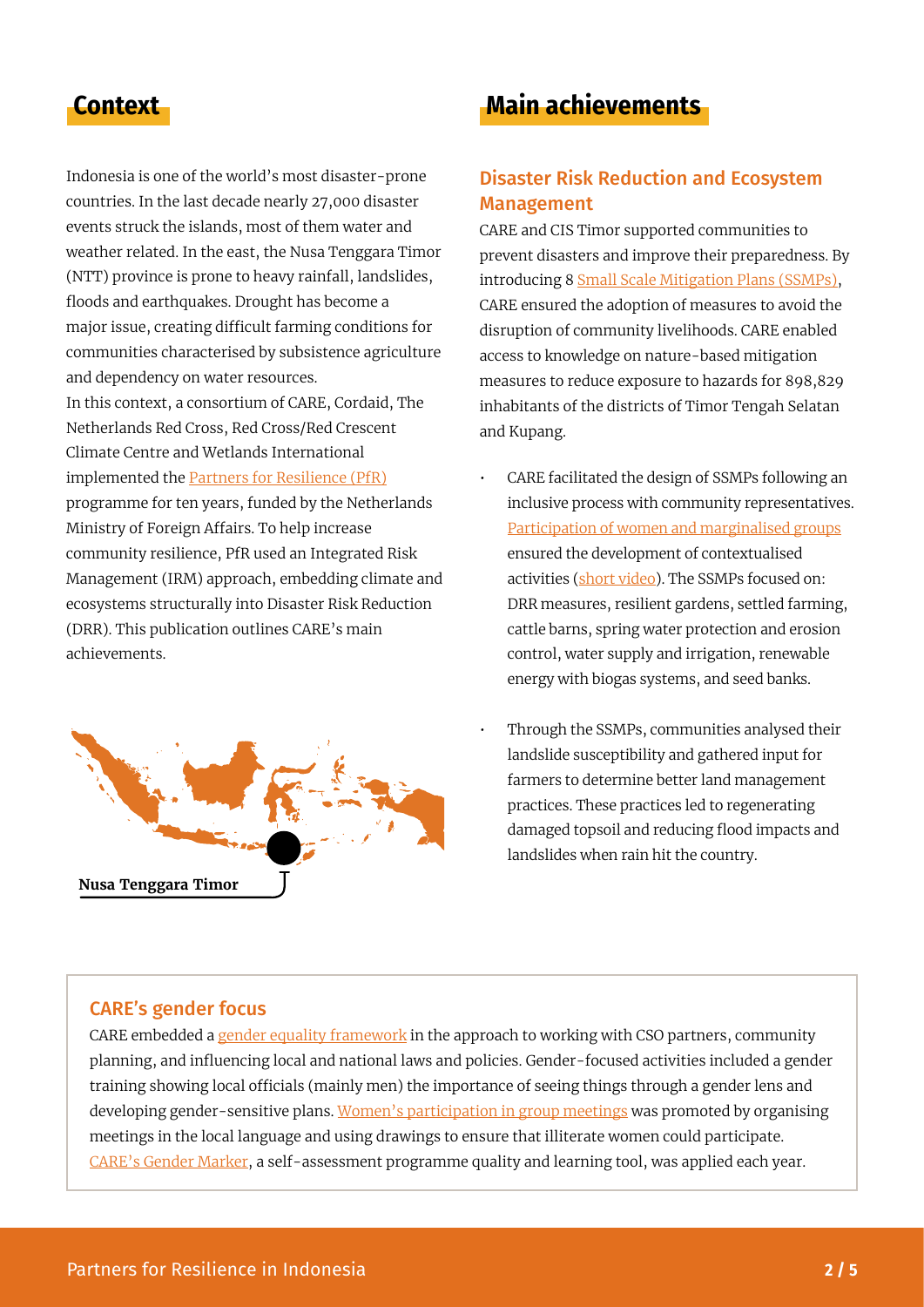

#### Climate Change Adaptation

CARE and partners increased farmers' capacities on sustainable agricultural practices, analysis of and access to forecast data and market prices, and new products. In this way, CARE prepared 2,944 community members for a new climate reality.

- Communities were trained on restoring, reusing and recycling post-harvest materials, to prevent a lack of resources during extreme weather events. CARE also facilitated training on adaptive livelihood practices like reusing domestic wastewater and producing fertilizer from local materials to reduce dependency on external providers and prolong the growth of crops.
- [CARE's work to strengthen skills of farmers](https://library.partnersforresilience.nl/?r=302) in 8 communities of NTT increased their access to and security of agricultural inputs by 90%, improving their productivity and income. Farmers gained knowledge on harvesting drought-resistant crops like [purple sweet potato](https://www.youtube.com/watch?v=ctxgxrFyuB4) with higher nutritional value and profitable market prices.
- CARE and partners shared information about policies related to agriculture to raise awareness within communities of their rights and duties. Additional information about weather forecasts allowed communities to make accurate decisions. Finally, information on market prices and agricultural inputs increased awareness of supply and demand.

#### Strengthening capacity of civil society and government

Strengthened advocacy capacity of CSOs, coupled with a strong knowledge base and strengthened IRM capacity of the government, led to an environment that enabled vulnerable communities to become resilient.

- CIS Timor supported DRR forums local multi-stakeholder Disaster Risk Management (DRM) partnerships - and encouraged them to include climate change adaptation. CIS Timor provided inputs on DRM to support DRR Forums' efforts in influencing district governments and disseminating information. DRR forums have become major drivers of disaster issues.
- Building on the SSMPs, CIS Timor shared knowledge on technologies such as drip irrigation and [injection wells](https://www.youtube.com/watch?v=3w7Vw0v00l8), coaching village development plan formulation teams and administrators to assign budgets for gender sensitive IRM activities.
- CARE developed a training module on gender [sensitive IRM](https://pfrindonesia.id/wp-content/uploads/2020/06/PELATIH-Buku-pegangan-pelatih-modul-PRT_rev-RSY-RIO-Print.pdf) for Community Empowerment Officers of the Ministry of Villages. CARE and CIS Timor revitalised district level Gender Working Groups, and developed the [Women's Forum for](https://library.partnersforresilience.nl/pages/preview.php?ref=436)  [Village Development Plans \(MUSRENA\)](https://library.partnersforresilience.nl/pages/preview.php?ref=436).
- CIS Timor strengthened the IRM capacities of the Evangelical Christian Church in Timor (GMIT in Indonesian). Pastors advocated for policies for strengthening DRM institutions and the formation of the COVID-19 Disaster Management Team.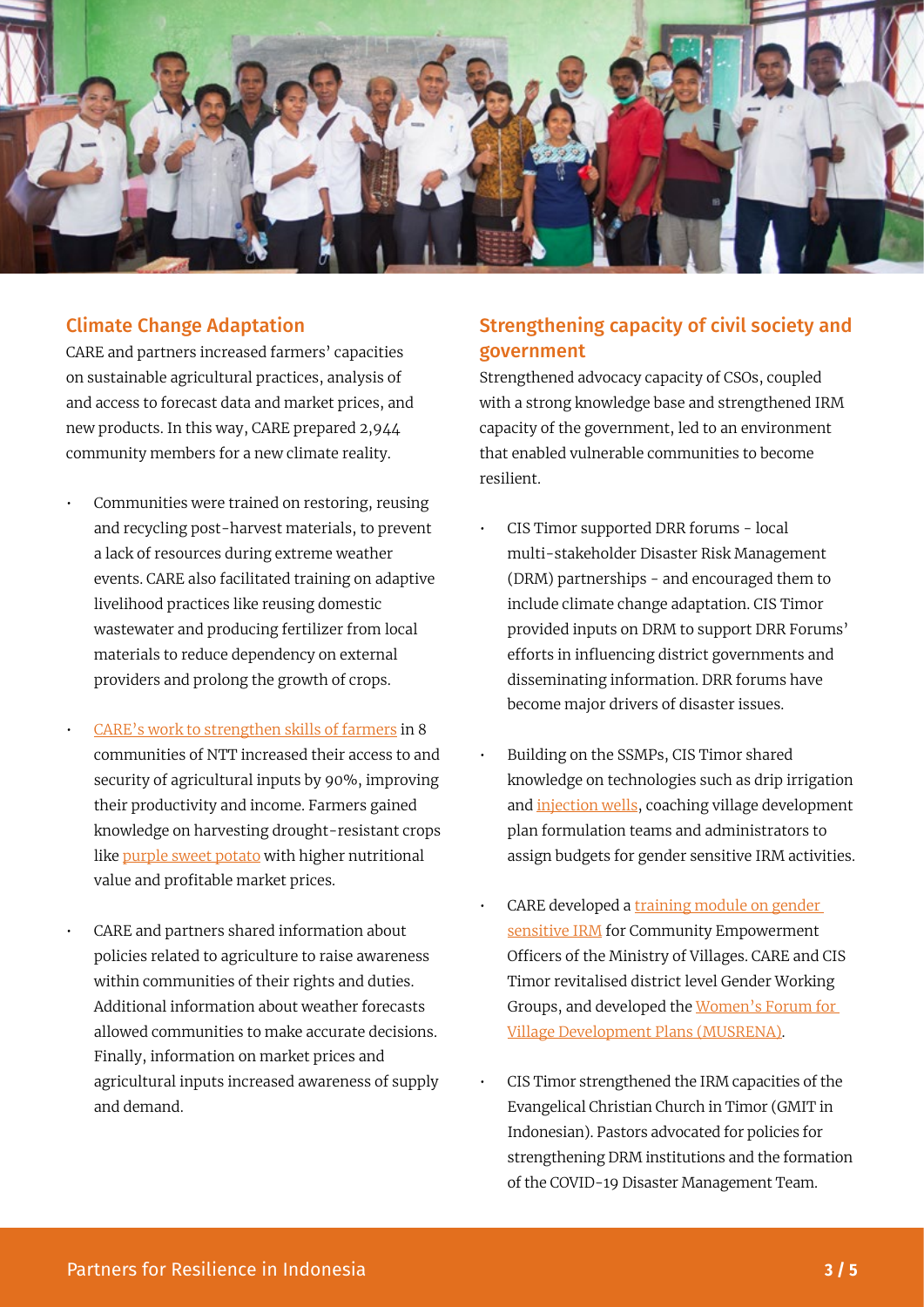## **Small Scale, Big Impact**



#### **Jupiter Tenistuan's story of resilience**

Jupiter Tenistuan is a 60-year-old man living in Oekiu, Timor Tengah Selatan, Indonesia. Water shortage is challenging Jupiter's community, and is projected to worsen in the coming decade. In preparation for the dry season, Jupiter took the initiative to dig a well next to his house to create a source of clean water. The project seemed a failure: after digging to a depth of 24 metres, there was no sign of water. But then Jupiter had a brilliant idea: by converting the well into a rainwater reservoir, he created a water supply that lasts all year long.

Inspired by the good practice of Jupiter, CARE and partner CIS Timor encouraged the replication of his efforts through village development policies. Today, 97 wells have been built in the village, with funding from the Indonesian Village Fund. The reservoirs have brought considerable benefits, particularly for women who no longer need to travel far to get clean water. For Jupiter, resilience means adopting creative solutions to adapt to droughts.

#### Influencing laws and policies

The Government of Indonesia has decentralised authority and budgets to provincial, district and village levels. CARE advocated to mainstream IRM principles at the national level, and CIS Timor worked with authorities, communities and CSOs to mainstream IRM principles at the local level. As a result:

- The Ministry of Home Affairs confirmed the availability of the Village Fund for village-level emergency situations. Consequently, the district regulation on village budget management in Timor Tengah Selatan explicitly stated the same, allowing villages to use these funds for emergencies and disaster recovery.
- In 2019 and 2020, eight villages allocated funds for gender responsive disaster preparedness into their annual development plans and budgets, including watershed management, land rehabilitation and [injection wells.](https://www.youtube.com/watch?v=Hc-oUvJMgkk) CARE and CIS Timor enabled women to organise and design action plans ([MUSRENA](https://library.partnersforresilience.nl/pages/preview.php?ref=436)) that capture their priorities. The gendered part of the village budgets increased from 5% in 2016 to 30% in 2019.
- The church network GMIT adopted IRM and gender-responsive activities and declared November as month of the environment. When COVID-19 hit the country, pastors collaborated to carry out a COVID-19 campaign to provide aid.
- In Kupang, IRM principles were integrated into a strategic environmental impact assessment to inform the mid-term district development plan. IRM and gender-responsive activities were also integrated into Kupang's new disaster risk assessment. Appreciation of the district of Kupang is a crucial achievement in building PfR synergy with government and other actors.